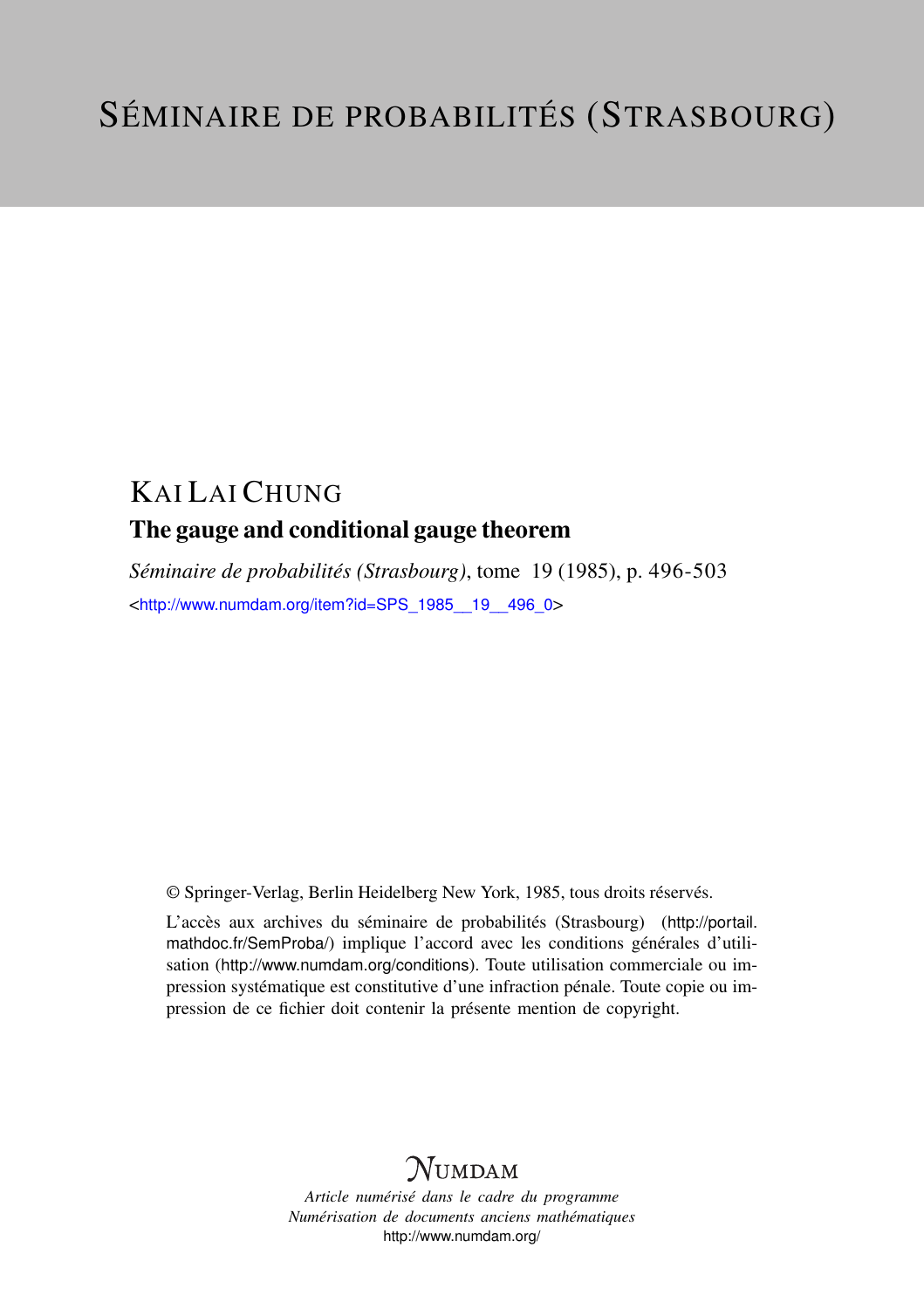## THE GAUGE AND CONDITIONAL GAUGE THEOREM K. L. Chung\*

Let  $\{X_{+}, t \ge 0\}$  be the Brownian motion in  $R^d$ ,  $d \ge 1$ . Let D be a bounded domain in  $R^d$ ,  $\overline{D}$  its closure,  $\partial D$  its boundary; and let q be a Borel function defined in  $R^d$  and satisfying the following condition:

(1) 
$$
\lim_{t \to 0} \sup_{x \in D} E^{x} \left\{ \int_{0}^{t} 1_{D} |q| (x_{S}) ds \right\} = 0
$$

where  $l_n$  is the indicator of D. Such a function is said to belong to the Kato class  $K_d$ . The equivalent condition (1) is given by Aizenman and Simon [1].

The gauge for  $(D,q)$  is defined to be the function  $u$  on  $\overline{D}$  below:

(2) 
$$
u(x) = E^{X} \{ exp\left(\int_{0}^{T} q(X_{S}) ds\right) \} .
$$

. From here on we write for abbreviation:

(3) 
$$
e_q(t) = \exp(\int_0^t q(x_s) ds).
$$

For a domain  $D$  with  $m(D) < \infty$  (where m denotes the Lebesgue measure), without any regularity hypothesis on 3D, and a bounded q, we proved the following theorem in [3].

The Gauge Theorem. If  $u(.) \neq \infty$  in  $D$ , then  $u$  is bounded in  $\overline{D}$ .

<sup>\*</sup> Research supported in part by NSF grant MCS 83-01072 at Stanford University.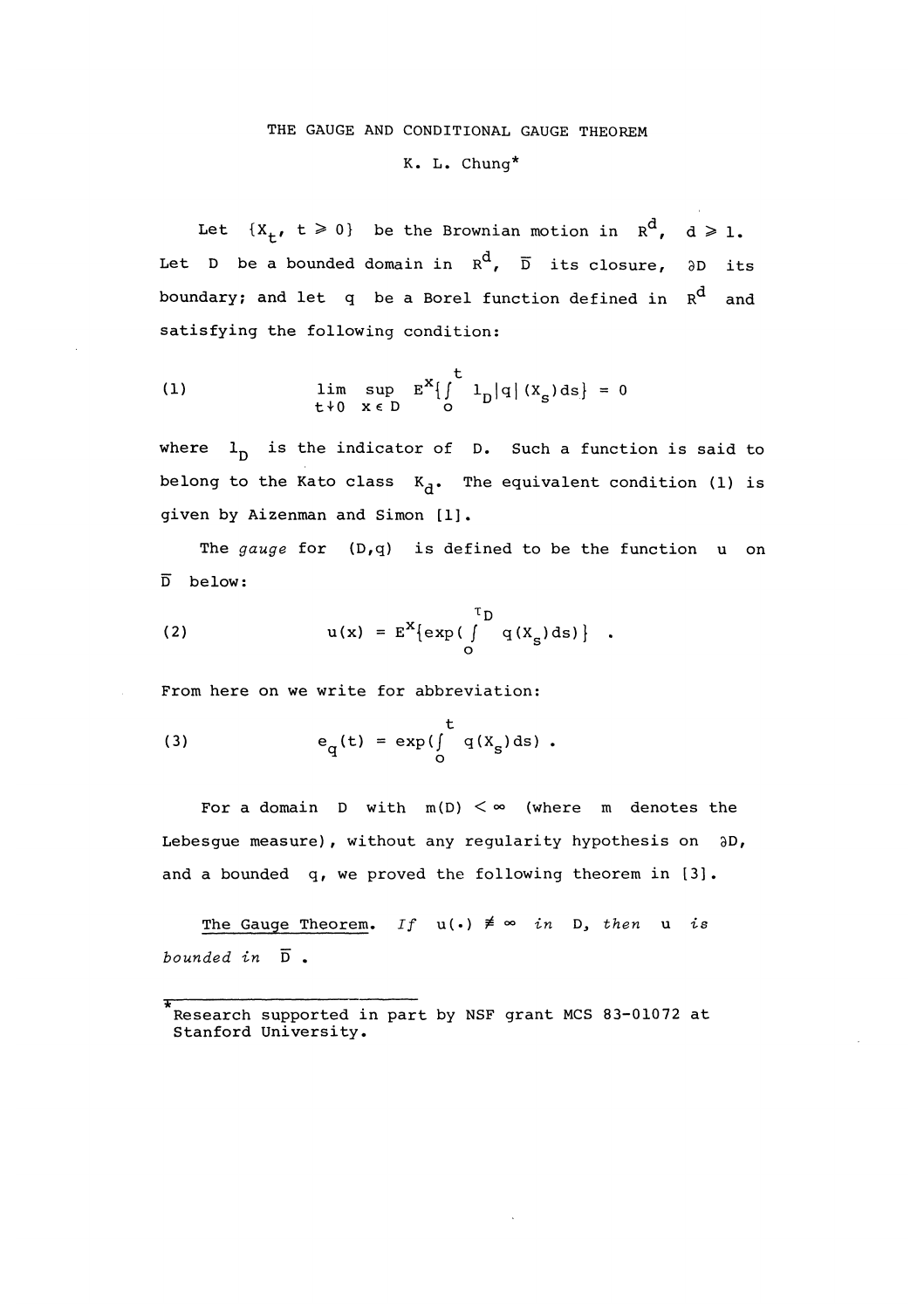Actually, if  $\partial D$  is regular in the sense of the Dirichlet problem, then  $u$  is continuous and strictly positive in  $\overline{D}$ . However, in this note we shall concentrate on the main thing, as stated above. Zhao [6] extended the theorem to  $q \in K_d$  for a bounded domain in  $R^d$ ,  $d \geq 3$ ; he also did the case  $d = 2$  in yet unpublished notes. For  $d = 1$  and D a half-line, see [2]. Prior to Zhao's work, Falkner extended the theorem in another direction by considering the *conditional gauge* for (D,q) as follows:

(4) 
$$
u(x, z) = E_Z^X\{e_q(\tau_D)\}, \qquad (x, z) \in D \times \partial D;
$$

where  $E_{z}^{X}$  is the expectation associated with the Brownian motion killed outside D, starting from x and conditioned to converge to z (at its life-time  $\tau_{\text{D}}$ ). For a class of bounded domains including those with  $c^2$  boundary, and bounded q, he proved the following theorem in [5].

Conditional Gauge Theorem. If  $u(\cdot, \cdot) \neq \infty$  in  $D \times \partial D$ , then it is bounded there. This is the case if and only if  $u(.) \neq \infty$ in D, as in the gauge theorem.

I gave a simpler proof of Falkner's theorem in [4]. Subsequently Zhao [7] proved that if  $u(\cdot) \neq \infty$ , then  $u(\cdot,\cdot) \neq \infty$ , for bounded  $c^2$  domains. He has since proved the conditional gauge theorem as stated above for bounded  $c^{1,1}$  domains. In this note I shall show that the conditional gauge theorem actually follows in a general way and rather quickly from the gauge theorem.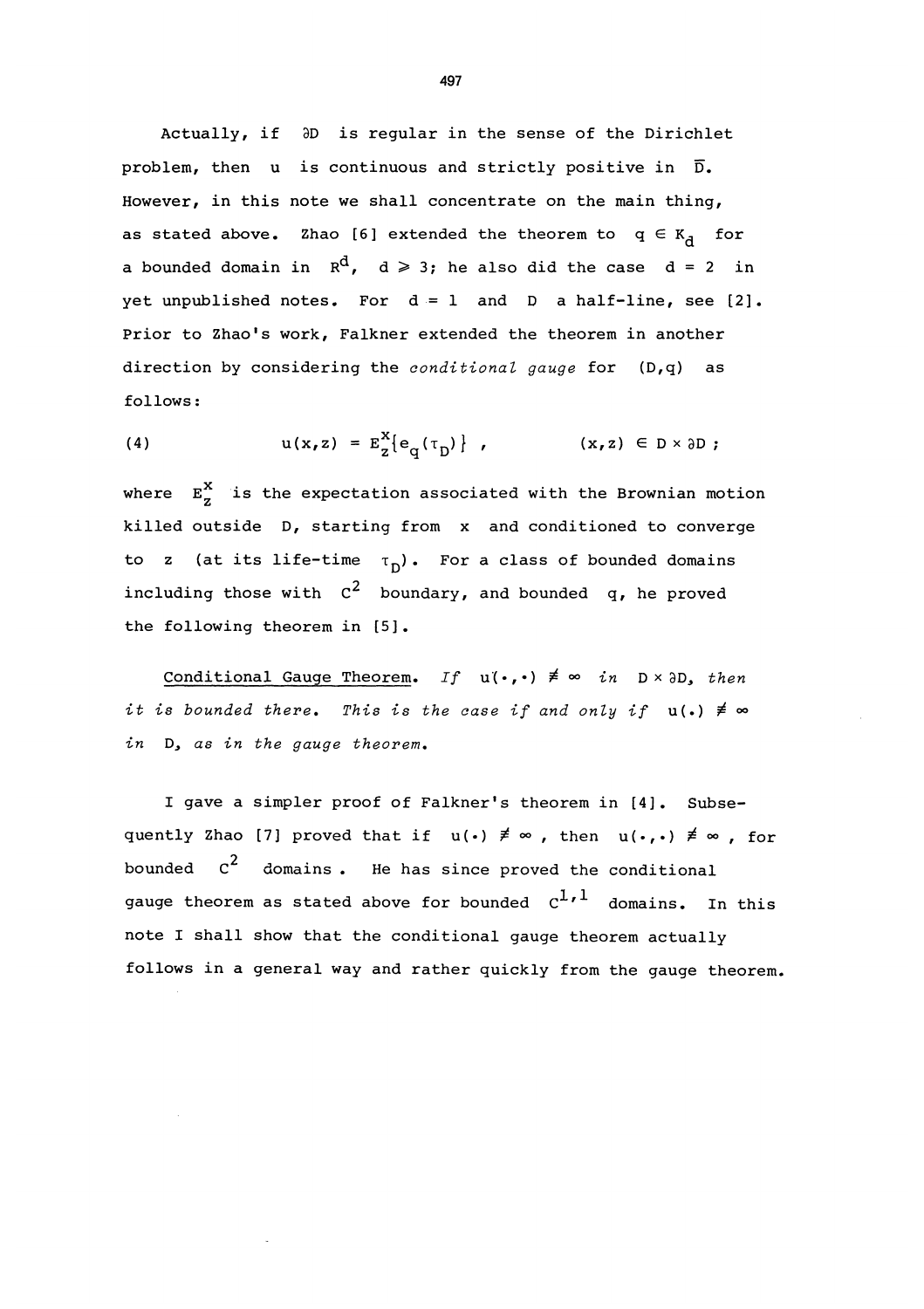The basic probabilistic argument turns out to be an old one in [2] (see the proof of Theorem 1 there), easily adapted to the multi-dimensional case. The sole difficulty encountered in extending the class of bounded q to the class  $K_{d}$  is contained in Lemma 1 below.

We begin by setting up the framework of the probabilistic argument involving a sequence of hitting times. Let  $D_1$  and  $D_2$  be subdomains of D such that  $\overline{D}_1 \subset D_2$ ,  $\overline{D}_2 \subset D$ , and  $C = D-\overline{D}_1$ is connected and  $m(C) < \varepsilon$  for an arbitrary  $\varepsilon > 0$ . This is possible if  $\partial D$  is Lipschitzian for instance. For then each connected component of  $R^d$  -  $\overline{D}$  must contain a ball of fixed size, hence there

"holes" inside the outer boundary of D. Since D is connected, it is easy to see how to construct  $D_1$  and  $D_2$  as desired. A picture illustrates the result. I am indebted to Falkner for alerting me to the necessity of making C connected.

are at most a finite number of



(The shaded portion represents C.)

Lemma 1. If  $\partial D$  is sufficiently smooth, then for any given  $\epsilon > 0$ , there exists  $\delta(\epsilon)$  such that if the C described above . has  $m(C) \leq \delta(\epsilon)$ , then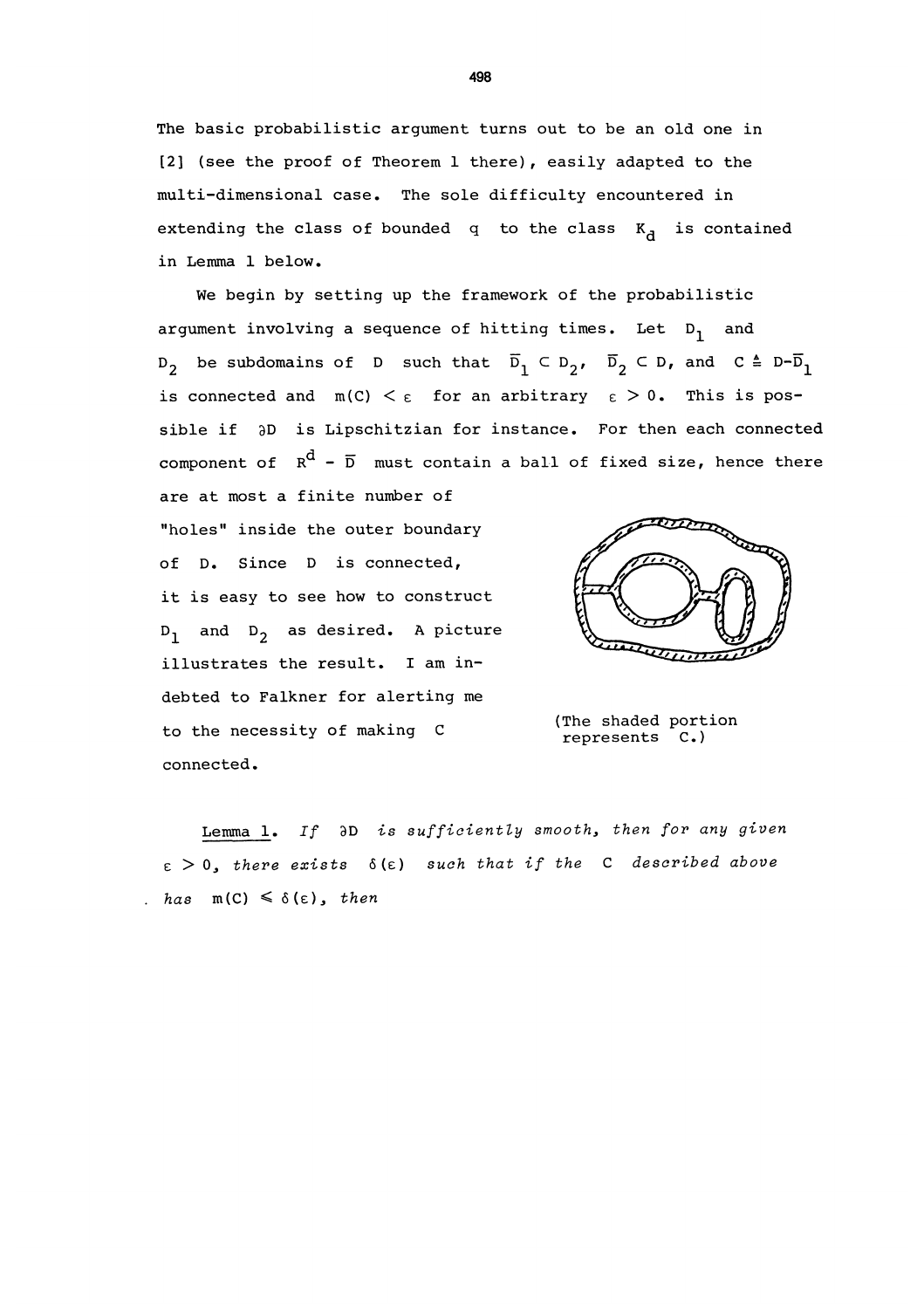(5) 
$$
\sup_{\begin{array}{c} x \in C \\ z \in \partial D \end{array}} E_{z}^{x} \left\{ \int_{0}^{T} |q| (x_{t}) dt \right\} \leq \varepsilon ;
$$

(6) 
$$
\sup_{\substack{\mathbf{x} \in \mathbb{C} \\ \mathbf{z} \in \partial \mathbb{D}}} E_{\mathbf{z}}^{x} \{ e_{q}(\tau_{\mathbb{C}}) \} \leq \frac{1}{1-\epsilon} .
$$

In [7], Zhao proved that  $c^2$  boundary is sufficient for the lemma to hold; more recently he has improved this result to require only  $c^{1,1}$  boundary. In this connection it should be mentioned that the gauge theorem for an arbitrary bounded domain D, and  $q \in K_d$ , follows quickly from an easier analogue of (5) for a small ball B, as follows:

(7) 
$$
\sup_{\begin{array}{c} x \in B \\ z \in \partial B \end{array}} E_{z}^{x} \left\{ \int_{0}^{T_{B}} |q| (x_{t}) dt \right\} \leq \varepsilon.
$$

This was proved in Zhao [6]. The deduction of (6) from (5) is standard Markovian calculation.

Lemma 2 is a strengthened form of an argument I have indicated elsewhere (see [5], Remark 2.13). The constants  $a_1, a_2, \cdots$  below are strictly positive, depending only on  $D_1,D_2$  and D. We assume aD to be Lipschitzian below.

Lenma 2. For all  $y \in \partial D_2$  and  $z \in \partial D$ , we have

(8) 
$$
a_1 \leq E_2^Y \{ \tau_C = \tau_D; e_q(\tau_D) \} \leq a_2
$$
.

499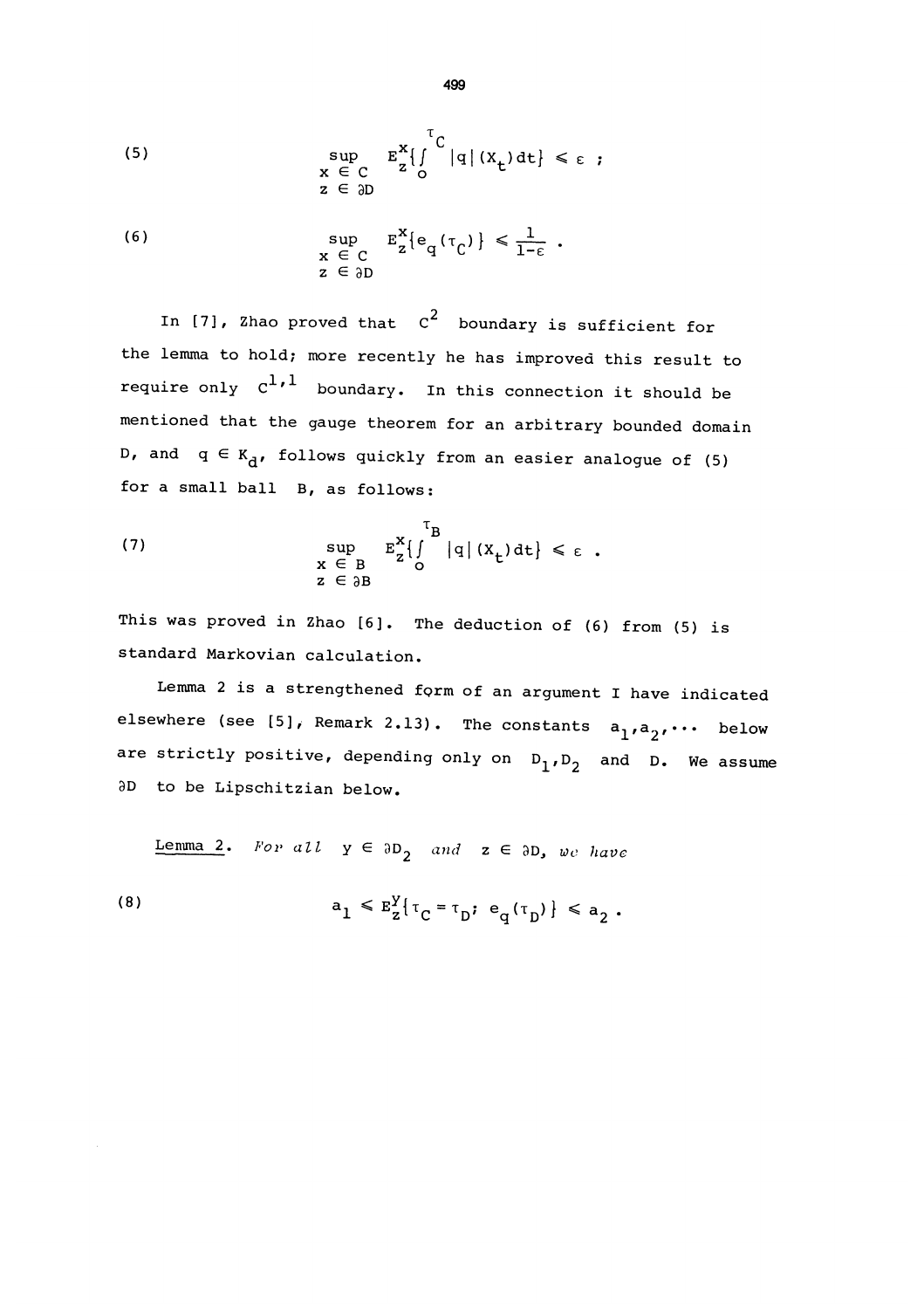Proof: Recall that

~

$$
P_Z^Y\{\tau_C < \tau_D\} = \frac{f(y, z)}{K(y, z)}
$$

where K is the Poisson kernel for D, and

$$
f(y,z) = E^Y \{ \tau_C < \tau_D; K(X(\tau_C), z) \} .
$$

For each  $y \in \partial D_2$ ,  $f(y, \cdot)$  is continuous on  $\partial D$ , because on  ${\{\tau_C < \tau_D\}}$  we have  $X(\tau_C) \in \partial D_1$  almost surely, and K is bounded continuous in  $\partial D_1 \times \partial D$ . For each  $z \in \partial D$ ,  $f(\cdot, z)$  is harmonic in C. Hence f is continuous on  $\partial D_2 \times \partial D$  since  $\partial D_2$  and  $\partial D$ are disjoint closed sets. It follows that the function of  $(y,z)$ in (9) is continuous and positive on  $\partial D_2 \times \partial D$ . The function  $K(\cdot,z)$  -  $f(\cdot,z)$  is harmonic in C and unbounded in the neighborhood of z, because K is unbounded while f is bounded. Hence it is strictly positive in C by harmonicity, because C is connected and  $z \in \partial C$ . Therefore we have by continuity

(10) 
$$
b \triangleq \inf_{\begin{array}{c} y \in \partial D_2 \\ z \in \partial D \end{array}} P_{\mathbf{Z}}^{\mathbf{Y}} \left\{ \tau_{\mathbf{C}} = \tau_{\mathbf{D}} \right\} > 0.
$$

Now it follows by Jensen's inequality and (15) that for  $(y, z) \in \partial D_2 \times \partial D$ :

(11) 
$$
E_{z}^{Y} \{e_{q}(\tau_{D}) | \tau_{C} = \tau_{D}\} \geq E_{z}^{Y} \{e_{-}|q| (\tau_{D}) | \tau_{C} = \tau_{D}\}
$$

$$
\geq e_{xp} \{-E_{z}^{Y} \{ \int_{0}^{\tau_{D}} |q| (x_{+}) dt | \tau_{C} = \tau_{D}\}
$$

$$
\geq e_{xp} \{-\frac{1}{b} \int_{0}^{\tau_{C}} |q| (x_{+}) dt \} \geq e^{-\epsilon/b} .
$$

500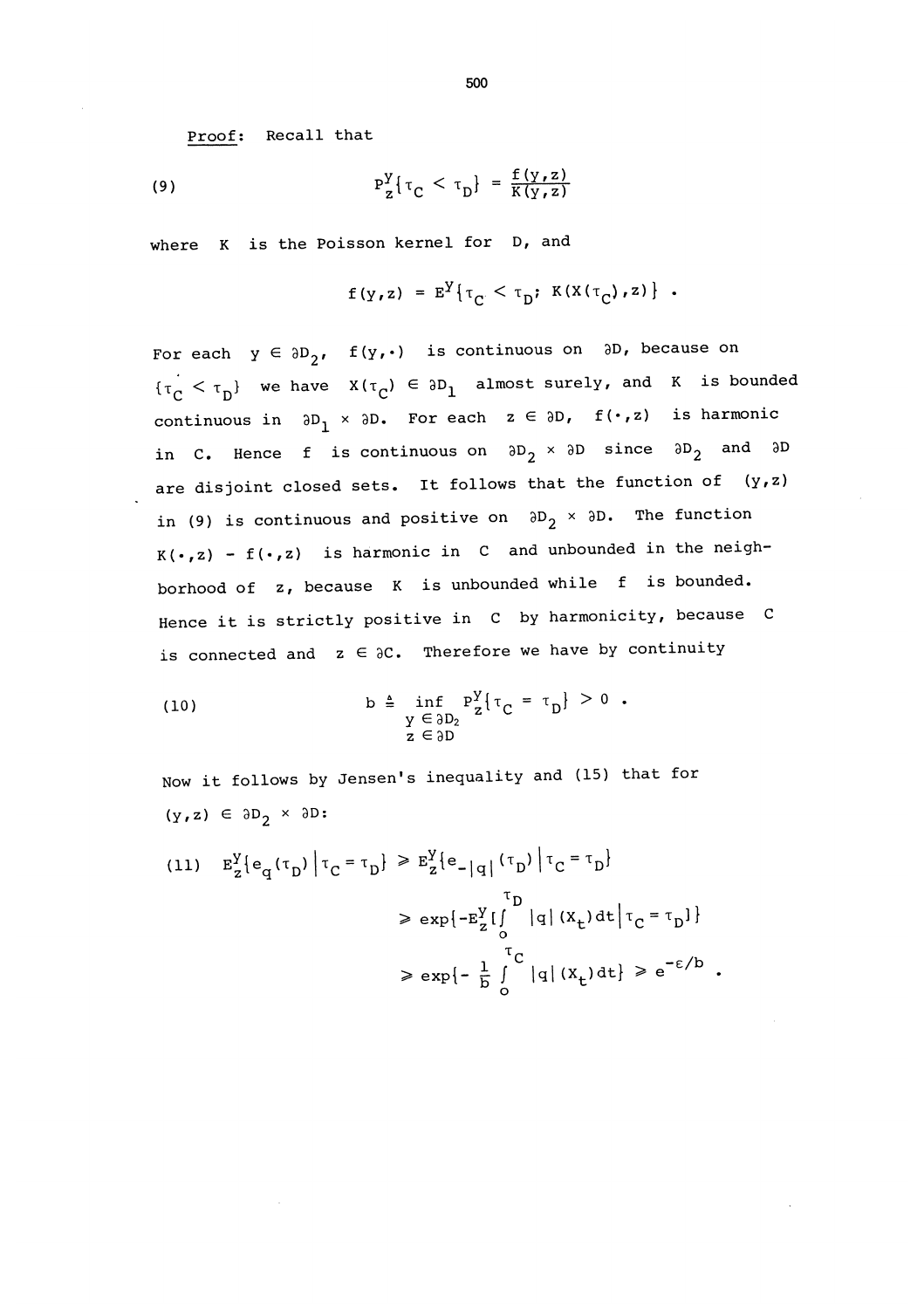Combining (10), (11) and (16), we have proved (8) with  $a_1 = b e^{-\epsilon/b}$ ,  $a_2 = \frac{1}{1-\epsilon}$ .

We are ready to prove the conditional gauge theorem for a bounded Lipschitzian domain for which the conclusions of Lemma 1 hold true, thus at least when  $\partial D$  belongs to  $C^{1,1}$ . Put  $T_{\rho} \equiv 0$ , and for  $n \geqslant 1$ :

$$
T_{2n-1} = T_{2n-2} + T_{D_2} \cdot \theta_{T_{2n-2}}
$$
  
 $T_{2n} = T_{2n-1} + T_C \cdot \theta_{T_{2n-1}}$ .

For any  $(x, z) \in D \times \partial D$ , we have  $P_{z}^{X} \{\tau_{D} \prec \infty\} = 1$ . This nontrivial result has recently been proved by M. Cranston for a bounded Lipschitzian domain; for a bounded  $c^1$ -domain D it follows from the fact that  $K(\cdot, z)$  is integrable over  $D$ , by a remark communicated to me by Kenig. It follows that for some  $n \ge 1$ ,  $X(T_{2n}) \in \partial D$ . Therefore we have by the strong Markov property of the conditioned process:

(12) 
$$
E_{z}^{X} \{e_{q}(\tau_{D})\} = \sum_{n=1}^{\infty} E_{z}^{X} \{\tau_{2n} = \tau_{D}; e_{q}(\tau_{D})\}
$$
  

$$
= \sum_{n=1}^{\infty} E_{z}^{X} \{\tau_{2n-2} < \tau_{D}; e_{q}(\tau_{2n-1}) E_{z}^{X} (\tau_{2n-1}) [\tau_{C} = \tau_{D}; e_{q}(\tau_{D})]\}.
$$

Observe that  ${}_{0}C = {}_{0}D_{1} \cup {}_{0}D$ . On the set  ${T_{2n-2} < T_D}$ ,  $X(T_{2n-1}) \in {}_{0}D_{2}$ .<br>Hence by Lemma 2

(13) 
$$
a_1 \sum_{n=1}^{\infty} E_{z}^{x} \{T_{2n-2} < \tau_{D} : e_{q}(T_{2n-1})\} \leq E_{z}^{x} \{e_{q}(\tau_{D})\}
$$
  

$$
\leq a_2 \sum_{n=1}^{\infty} E_{z}^{x} \{T_{2n-2} < \tau_{D} : e_{q}(T_{2n-1})\} .
$$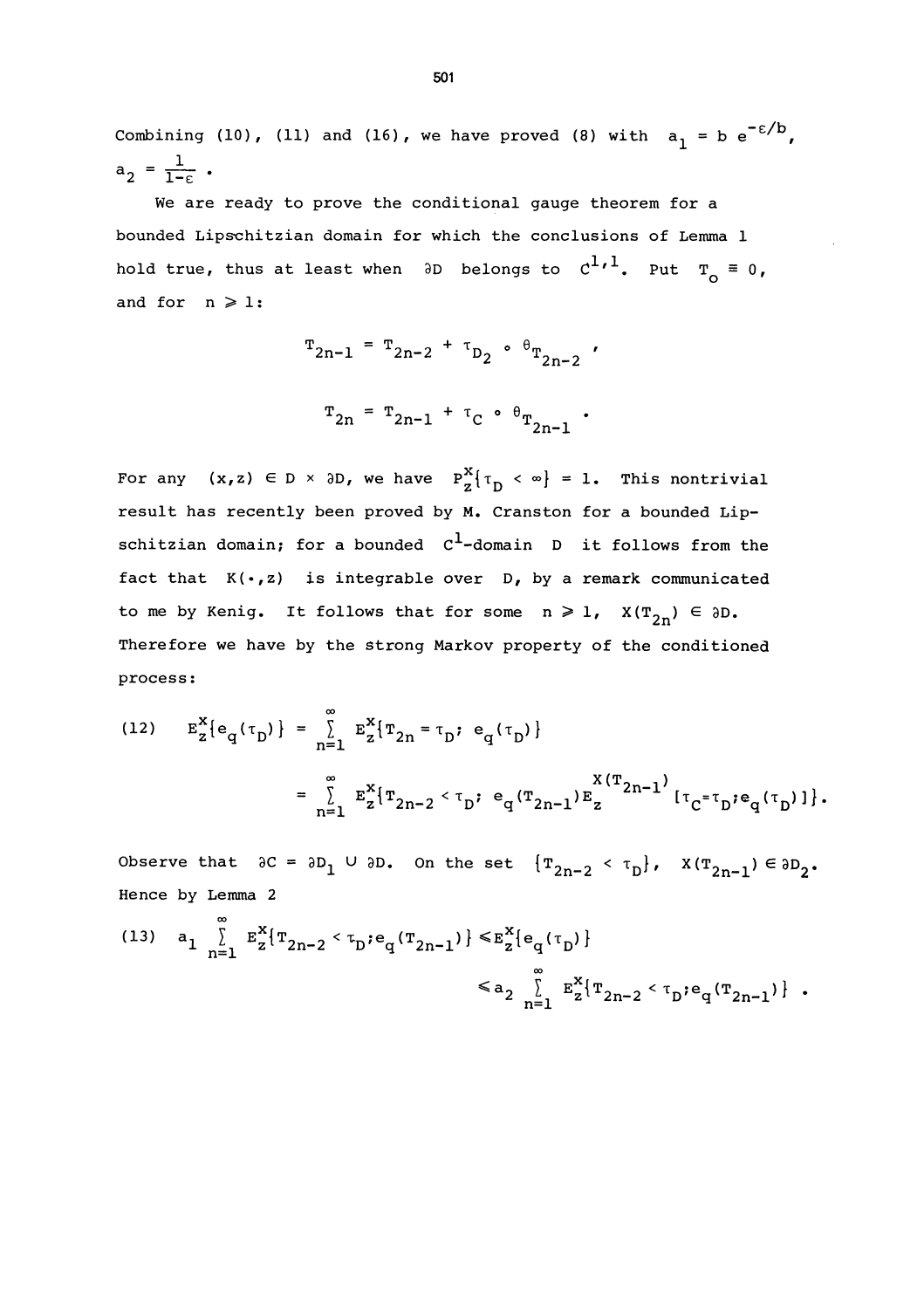The general term in the series above is explicitly:

(14) 
$$
\frac{1}{K(x,z)} E^{X} \{ T_{2n-2} < \tau_{D} : e_{q}(T_{2n-1}) K(X(T_{2n-1}), z) \} .
$$

Since K is continuous and strictly positive on  $\overline{D}_2$  x  $\partial D_r$ , we have for  $(x, z)$  and  $(x', z')$  in  $\overline{D}_2 \times \partial D$ , almost surely

$$
(15) \qquad a_3 \frac{K(X(T_{2n-1}), z')}{K(x', z')} \leq \frac{K(X(T_{2n-1}), z)}{K(x, z)} \leq a_4 \frac{K(X(T_{2n-1}), z')}{K(x', z')}
$$

where  $a_{\hat{3}}$  and  $a_{\hat{4}}$  depend only on  $\bar{D}_2$  and D. It follows from (13), (14) and (15) that

(16) 
$$
\sup_{x \in \overline{D}_2} \sup_{z \in \partial D} u(x,z) \leq \frac{a_2 a_4}{a_1 a_3} \inf_{x \in \overline{D}_2} \inf_{z \in \partial D} u(x,z).
$$

Since  $u(x)$  is a probability average of  $u(x,z)$  over  $z \in \partial D$ , we have

(17) 
$$
\inf u(x, z) \leq u(x) \leq \sup z \in \partial D
$$
   
  $z \in \partial D$   $z \in \partial D$ 

Now by hypothesis of the theorem, there exists  $(x_0, z_0) \in D \times 3D$ such that  $u(x_0, z_0) < \infty$ . Without loss of generality we may suppose  $x_0 \in D_2$ . Hence by (16)

(18) 
$$
\sup_{z \in \partial D} u(x_0, z) \leq \frac{a_2 a_4}{a_1 a_3} u(x_0, z_0) < \infty.
$$

Next by (17),  $u(x_0) < \infty$ . Hence by the gauge theorem, sup  $u(x) < \infty$ .<br>  $x \in \overline{D}$ It follows then by (16) and (17) that

(19) 
$$
\sup_{x \in \overline{D}_2} \sup_{z \in \partial D} u(x, z) < \infty.
$$